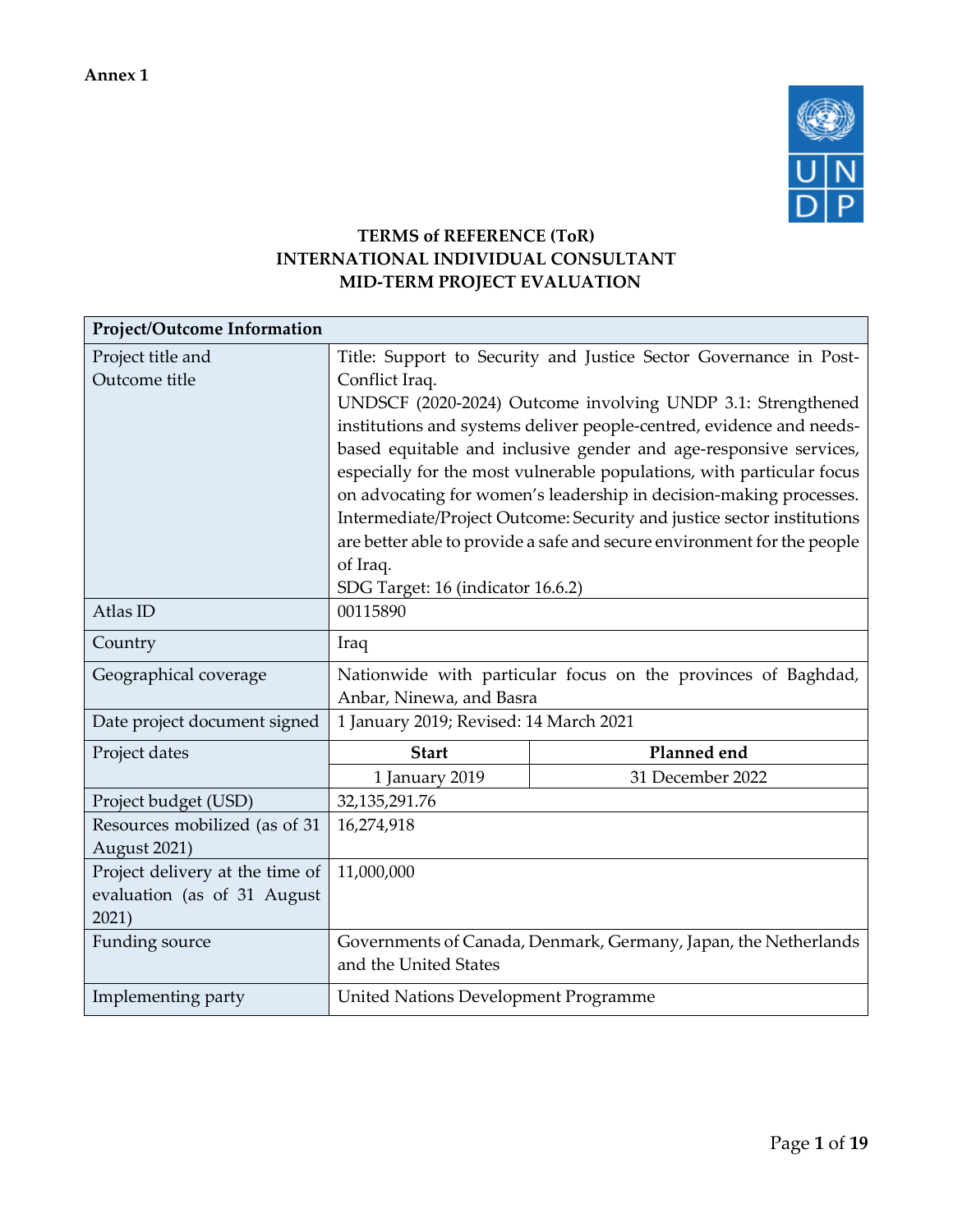Since 2015, the United Nations Development Programme (UNDP) has played a leading role in supporting the Government of Iraq (GoI) Security (and Justice) Sector Reform (SJSR) efforts within the framework led by the Office of the National Security Advisor (ONSA) and relevant ministries and agencies. As a critical element to establishing long-term stability in Iraq, and prevent the resurgence of conflict, the overall project strategy stems from the assumption that security is a pre-condition for sustainable development (SDG Goal 16). Similarly, security sector transformation is an essential prerequisite for Iraq's transition from a state engaged in protracted conflict to a post-conflict period of recovery and development.

UNDP's strategy supports a national programmatic shift away from immediate humanitarian and stabilisation activities to a long-term approach focusing on sustained public security, effective security and justice sector governance, and lasting stability. Taking a common approach, UNDP, with financial contributions from the Governments of Canada, Denmark, Germany, Japan, the Netherlands, and the United States, developed a multi-year Project on Security Sector and Justice Sector Governance (2019- 2022). The multi-year project aims to support the Government of Iraq (GoI) in its efforts to advance security and justice sector governance (SJSG) both at national and local levels and to ensure that national security and justice sector institutions are better able to provide a safe and secure environment for the people of Iraq. In this regard, the project focuses on providing strategic and technical advisory support and assistance to advance the GoI SJSG efforts to improve state security and justice provision for better security and stronger public trust in state capacity to maintain security from day-to-day public safety to combating serious crime as well as assist in the coordination and strengthen collaborative engagement of like-minded International Partners active in supporting SJSG in Iraq.

In view of the above, the overall project of work seeks to deliver the following three outputs: **Output 1:** Strategic advisory, coordination and capacity development support provided to strengthen security sector governance; **Output 2:** Law enforcement and criminal justice capacities of targeted institutions in Iraq strengthened; and **Output 3:** Community Security Integration Pilot (CSIP) is designed for Iraq.

The project is guided throughout and driven by principles of inclusion and leave no one behind, with a rights-based, conflict – sensitive and do no harm approach to promote gender equality and empowerment. Specific milestones achieved in this regard include the conceptualisation and promotion of co-gendered local police stations for Iraq, conflict assessment for improving local police to strengthen law enforcement, and engagement to support female headed households of former combatants for improving community security integration.

Additionally, the project has initiated a Gender Audit among security sector and judicial institutions as a starting point to identify further gender mainstreaming to promote gender equality across the SSR and Rule of Law programming for Iraq.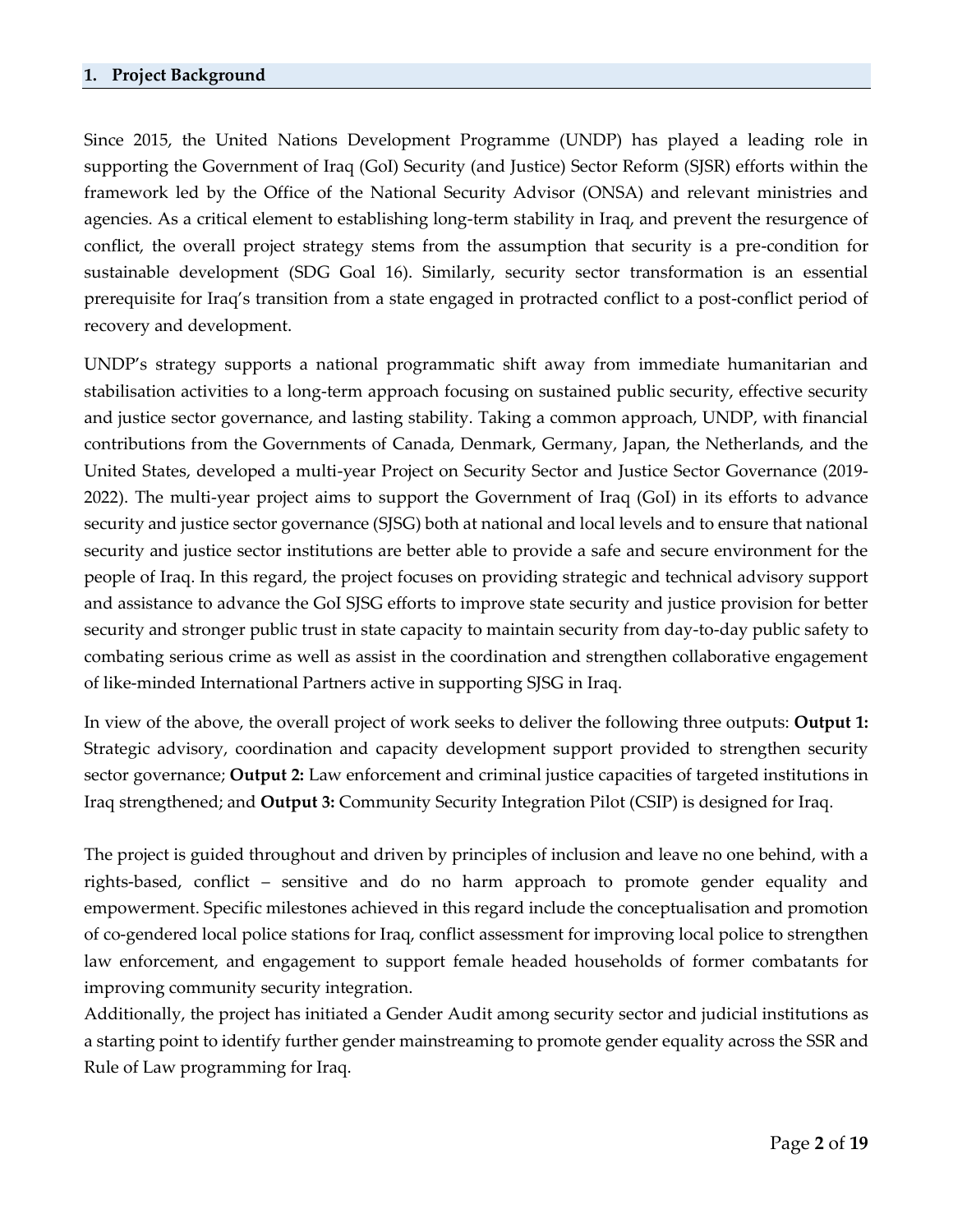Since March 2020, the COVID-19 pandemic related containment measures for UN personnel in Iraq continue to cause delays to implementing project activities in the field. However, the project in collaboration with its partners stayed on course by adopting remote working modalities to ensure activities are implemented to the extent possible.

| Overall, SJSG Programme contributes to: |  |
|-----------------------------------------|--|
|-----------------------------------------|--|

| UNDP Strategic Plan 2018-2022              | Outcome 2: Accelerate structural transformations for sustainable    |  |  |
|--------------------------------------------|---------------------------------------------------------------------|--|--|
|                                            | development                                                         |  |  |
| <b>UNDP</b><br>Outcome<br>Programme        | Outcome 3.1: Strengthened institutions and systems deliver          |  |  |
| Country Programme Document                 | people-centred, evidence and needs-based equitable and inclusive    |  |  |
| $(2020 - 2024)$                            | gender and age-responsive services, especially for the most         |  |  |
|                                            | vulnerable populations, with particular focus on advocating for     |  |  |
|                                            | women's leadership in decision-making processes.                    |  |  |
| National<br>Goal:<br>Priority<br><b>or</b> | National development priority: 1. Lay the foundations for good      |  |  |
| Framework<br>Government<br>of              | governance.                                                         |  |  |
| Programme                                  |                                                                     |  |  |
| Sustainable Development Goals              | Goal 16: Promote peaceful and inclusive societies for sustainable   |  |  |
| (SDGs)                                     | development, provide access to justice for all and build effective, |  |  |
|                                            | accountable, and inclusive institutions at all levels.              |  |  |

#### **2. Evaluation purpose, scope, and objectives**

#### **2.1. Evaluation purpose**

This evaluation will be undertaken as part of the UNDP Programme Management requirements to: a) assess the extent to which the project has progress towards achieving it planned results/outputs; b) to provide evidence of UNDP's contribution towards outcome achievements and impact; c) assess UNDP's coordination, partnership arrangements, beneficiary participation, and sustainability / exist strategy ; d) collate and analyse lessons learned, challenges, and good practices obtained during the implementation period, this information will inform and improve decision-making to ensure quality implementation during the second phase of the project (September 2021 - December 2022).

#### **2.2. Scope of evaluation**

#### *Results scope*:

The scope of this evaluation is defined by the Results Framework of the Project, which is planned to be implemented from 1 January 2019 until 31 December 2022. The original results-framework had 4 Outputs but was later revised to focus only on 3 Outputs, and therefore the evaluation will focus on the revised Results Framework presented below.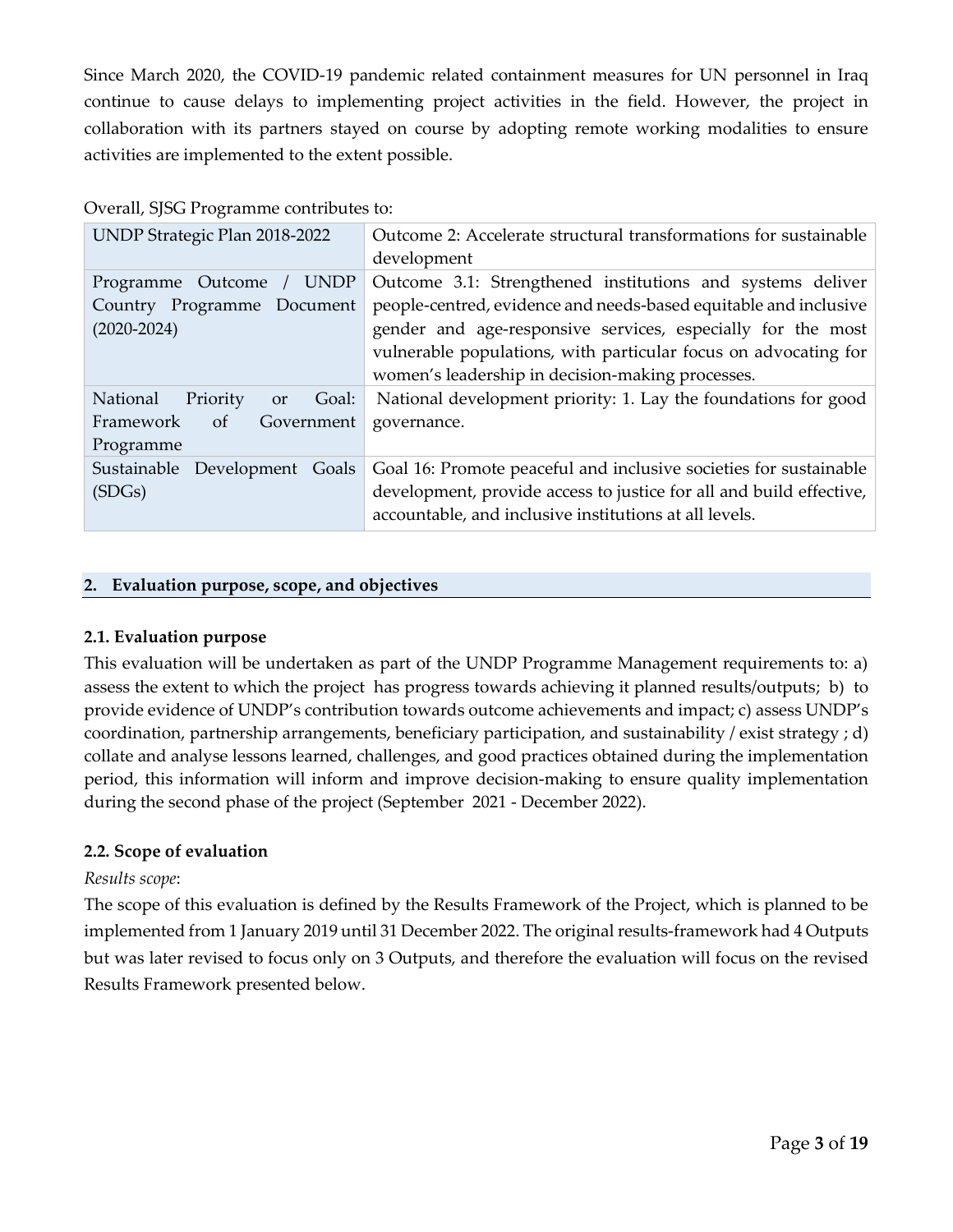| <b>Intended Output</b>                                                                                                              | Activity                                                                                                                                                                                                                                                                                                                                                                                                                                                                             |  |  |  |
|-------------------------------------------------------------------------------------------------------------------------------------|--------------------------------------------------------------------------------------------------------------------------------------------------------------------------------------------------------------------------------------------------------------------------------------------------------------------------------------------------------------------------------------------------------------------------------------------------------------------------------------|--|--|--|
| Output 1: Strategic advisory, coordination and<br>capacity development support provided to<br>strengthen security sector governance | <b>Activities</b><br>Support coordination of SSRP<br>1.1:<br>High<br>Committee and Support Committee Meetings and<br>provide technical advisory support.<br>1.2: Conduct a series of workshops/ trainings/<br>study visits to build the GoI capacity to manage<br>and implement the SSRP with specific emphasis<br>on monitoring and progress reporting.<br>1.3: Support SDC to play an active role in SSR<br>oversight in the SSRP- implementation and in-line<br>with SDC by laws. |  |  |  |
| Output 2: Law enforcement and criminal justice                                                                                      | <b>Activities</b>                                                                                                                                                                                                                                                                                                                                                                                                                                                                    |  |  |  |
| capacities of targeted institutions in Iraq                                                                                         | 2.1: Provide technical support to develop and                                                                                                                                                                                                                                                                                                                                                                                                                                        |  |  |  |
| strengthened                                                                                                                        | implement the Civilian and Local Police Road                                                                                                                                                                                                                                                                                                                                                                                                                                         |  |  |  |
|                                                                                                                                     | Map; design and deliver prioritised trainings to                                                                                                                                                                                                                                                                                                                                                                                                                                     |  |  |  |
|                                                                                                                                     | the local police; CSO grants for quick impact                                                                                                                                                                                                                                                                                                                                                                                                                                        |  |  |  |
|                                                                                                                                     | projects.                                                                                                                                                                                                                                                                                                                                                                                                                                                                            |  |  |  |
|                                                                                                                                     | 2.2: Establish 'model police stations' through<br>rebuilding and rehabilitating prioritised police<br>stations in the target locations.                                                                                                                                                                                                                                                                                                                                              |  |  |  |
|                                                                                                                                     | 2.3: Provide advisory and capacity support to                                                                                                                                                                                                                                                                                                                                                                                                                                        |  |  |  |
|                                                                                                                                     | implement the Criminal Investigation Standard                                                                                                                                                                                                                                                                                                                                                                                                                                        |  |  |  |
|                                                                                                                                     | Operating Procedures (SoPs).                                                                                                                                                                                                                                                                                                                                                                                                                                                         |  |  |  |
|                                                                                                                                     | 2.4: Provide specialised training courses on                                                                                                                                                                                                                                                                                                                                                                                                                                         |  |  |  |
|                                                                                                                                     | interviewing<br>and<br>suspect<br>crime<br>scene                                                                                                                                                                                                                                                                                                                                                                                                                                     |  |  |  |
|                                                                                                                                     | management.                                                                                                                                                                                                                                                                                                                                                                                                                                                                          |  |  |  |
|                                                                                                                                     | 2.5: Conduct an assessment and deliver training                                                                                                                                                                                                                                                                                                                                                                                                                                      |  |  |  |
|                                                                                                                                     | on complex organised and financial crimes for                                                                                                                                                                                                                                                                                                                                                                                                                                        |  |  |  |
|                                                                                                                                     | judges.                                                                                                                                                                                                                                                                                                                                                                                                                                                                              |  |  |  |
| Output 3: Community Security Integration Pilot                                                                                      | <b>Activities</b>                                                                                                                                                                                                                                                                                                                                                                                                                                                                    |  |  |  |
| (CSIP) is designed for Iraq                                                                                                         | 3.1: Design and implement a pilot community                                                                                                                                                                                                                                                                                                                                                                                                                                          |  |  |  |
|                                                                                                                                     | security and integration programme (CSIP).                                                                                                                                                                                                                                                                                                                                                                                                                                           |  |  |  |
|                                                                                                                                     | 3.2: Develop and disseminate a lesson learned                                                                                                                                                                                                                                                                                                                                                                                                                                        |  |  |  |
|                                                                                                                                     | document on the pilot programme                                                                                                                                                                                                                                                                                                                                                                                                                                                      |  |  |  |

The evaluation will be carried out using a combined methodology of desk review and direct beneficiary and stakeholder interviews including GoI counterparts, donors, SSR international partners, civil society implementing partners and UNDP Project Staff.

*Timeframe***:** The evaluation will be conducted from **1 September to 30 November 2021, covering the midterm period (1 January 2019 – 31 August 2021)** of the Programme implementation cycle.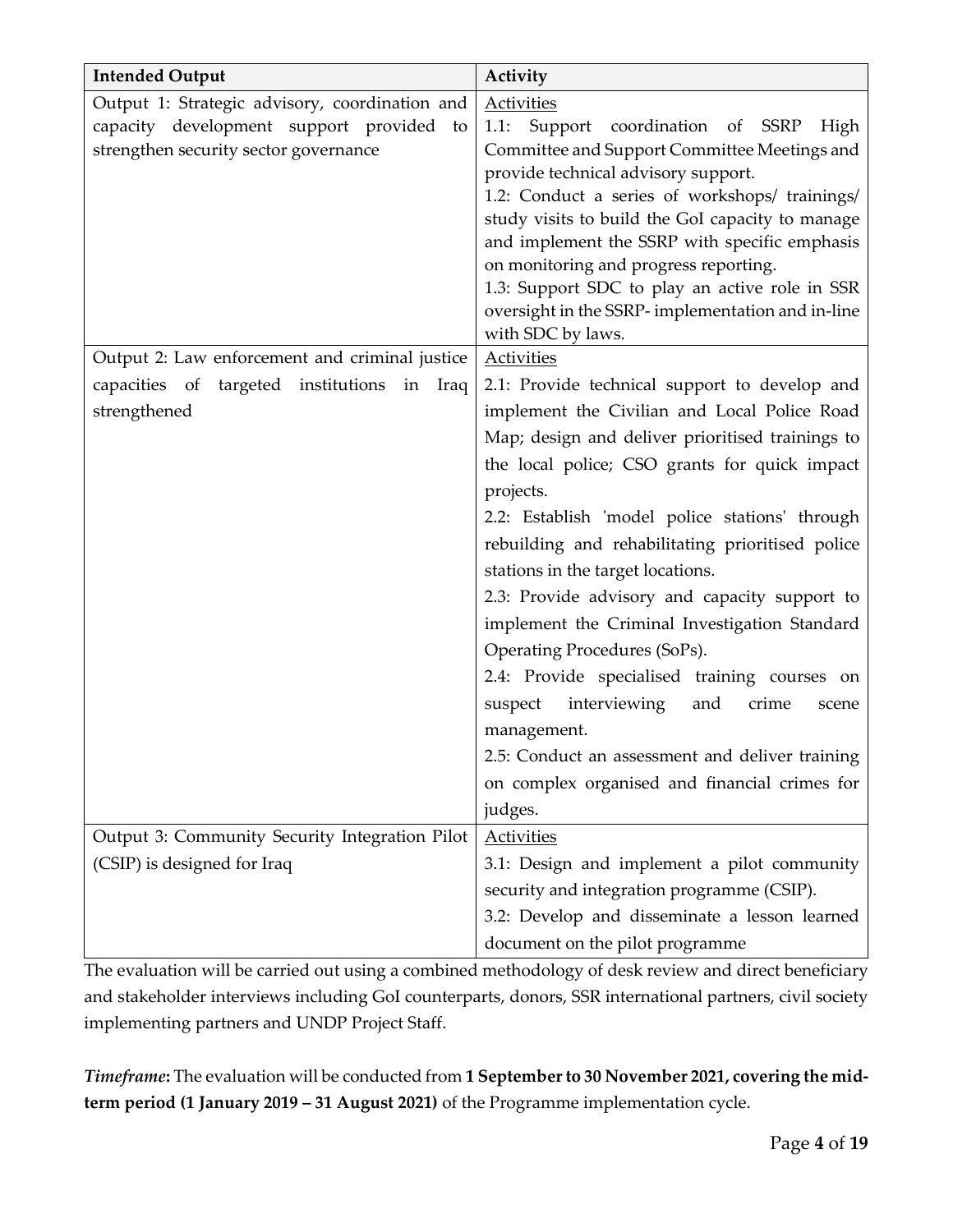*Geographical coverage***:** Given that the project is nationwide with a particular focus on the provinces of Baghdad, Anbar, Ninewa, and Basra, the evaluation will have a national scope.

*Evaluation Audience***:** The evaluation will be relied upon by UNDP and its partners, including the GoI through its MoI and other SJSR institutions, civil society, and donors, with an objective, independent assessment of the project's performance to provide the basis for learning and accountability.

## **2.3 Evaluation Objectives**

The specific objective of this project evaluation is to:

- o Assess the relevance of the project 's results;
- o Assess the efficiency of project implementation, including the operations support;
- o Assess the effectiveness of the project in reaching the stated objectives;
- o Assess the appropriateness of the project design and management arrangements for achieving the stated objectives;
- o Assess the sustainability of the project results;
- o Assess the extent to which the project has progress towards achieving its planned results/outputs and contribution to the programme Outcome / UNDP Country Programme Document (2020-2024), Outcome 3.1
- o Assess the sustainability of the project results achieved so far, provide constructive and practical recommendations on factors that can contribute to project sustainability that will inform the development of a detailed project exit strategy
- o Outline lessons learned and good practices to inform any course corrections during the next and final project implementation phase.

## **3. Evaluation Criteria and Key Questions**

The Project evaluation will generate evidence of progress and challenges, helping to ensure accountability for the implementation of the project, as well as identifying and sharing knowledge and good practices through following standard Organization for Economic Cooperation and Development (OECD) Development Assistance Committee (DAC) evaluation criteria<sup>1</sup>:

**Relevance:** The extent to which the project strategy, proposed activities and expected outputs and outcome are justified and remain relevant to the Government of Iraq (GoI) in its efforts to advance security and justice sector governance (SJSG). More specifically, the relevance of the programme should be assessed through the following guiding questions:

- o To what extent is the stated SJSG outcome and outputs on track?
- o To what extent have the Project results achieved so far contribute to SDG 16, and the outcome of the UNDP CPD (2020-2024) for Iraq
- o What factors (internal and external) have contributed to achieving or limiting the intended Project outcome and outputs?

<sup>1</sup> <https://www.oecd.org/dac/evaluation/daccriteriaforevaluatingdevelopmentassistance.htm>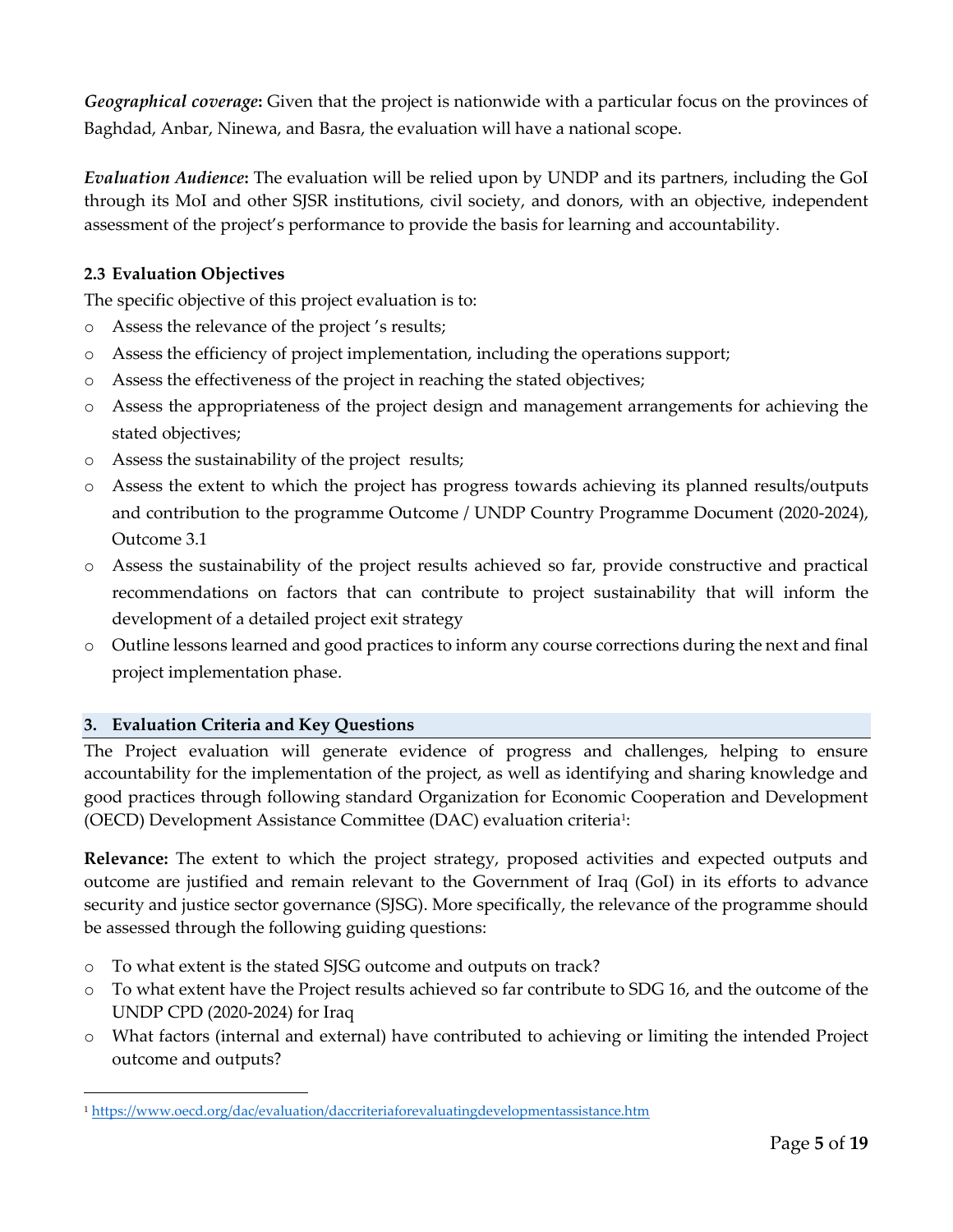- o Is the approach adopted and inputs identified, realistic, appropriate, and adequate for achieving the stated results?
- o Is the partnership approach appropriate and effective?
- o Relevance of the Programme to GoI SJSG priorities?

#### **Coherence:**

- o To what extent has the project complemented work among different entities, including development partners and civil society, with similar interventions? To what extent do other or similar interventions or policies support or undermine the project? To what extent were the project design and delivery coherent with international obligations?
- o How were stakeholders involved in the project's design and implementation**?**

**Efficiency:** The extent to which the project resources (funds, expertise/human resources, time, etc.) are optimally used and converted into intended outputs. More specifically, the efficiency of the project should be assessed through the following guiding questions:

- o How efficient is the functioning of the project management, technical support, administrative, procurement and financial management procedures? To what extent have the project management structure and allocated resources been efficient in achieving the expected results?
- o To what extent has the project implementation been efficient and cost-effective?
- o To what extent have project funds and activities been delivered in a timely manner?
- o What is the visibility and communications strategy adopted by the project? Has it been cost-effective in terms of promoting the programme and its achievements?
- o How is the project keeping track of project progress on expected outputs and outcomes? Does the monitoring and evaluation system put in place allow for continuous collection and analysis of quality and segregated data on expected outputs and outcomes?

**Effectiveness:** The extent to which the project 's expected outputs and outcomes are being achieved or are expected to be achieved. Factors contributing to or detracting from the achievement of the project desired results and objectives should also be included in the assessment. More specifically, the effectiveness of the project should be assessed through the following guiding questions:

- o Is the project management strategies effective in delivering desired/planned results?
- $\circ$  Is there a suitable M&E framework to monitor and support the implementation of the targeted results both at project level and CO?
- o Are the implementation tools used in project implementation effective?
- o Are the project effective in responding to the needs of the direct beneficiaries and targeted institutions, and what results can be shown?
	- To what extend did the COVID-19 pandemic affect the Programme implementation and delivery?
- o To what extent has the project been actively seeking partnership with relevant actors in view of strengthening project implementation and/or ensuring project sustainability?

**Impact:** The extent to which the project 's is expected to contribute to longer term outcomes/results. The impact or effect of the intervention in proportion to the overall situation of the target institutions or direct beneficiaries.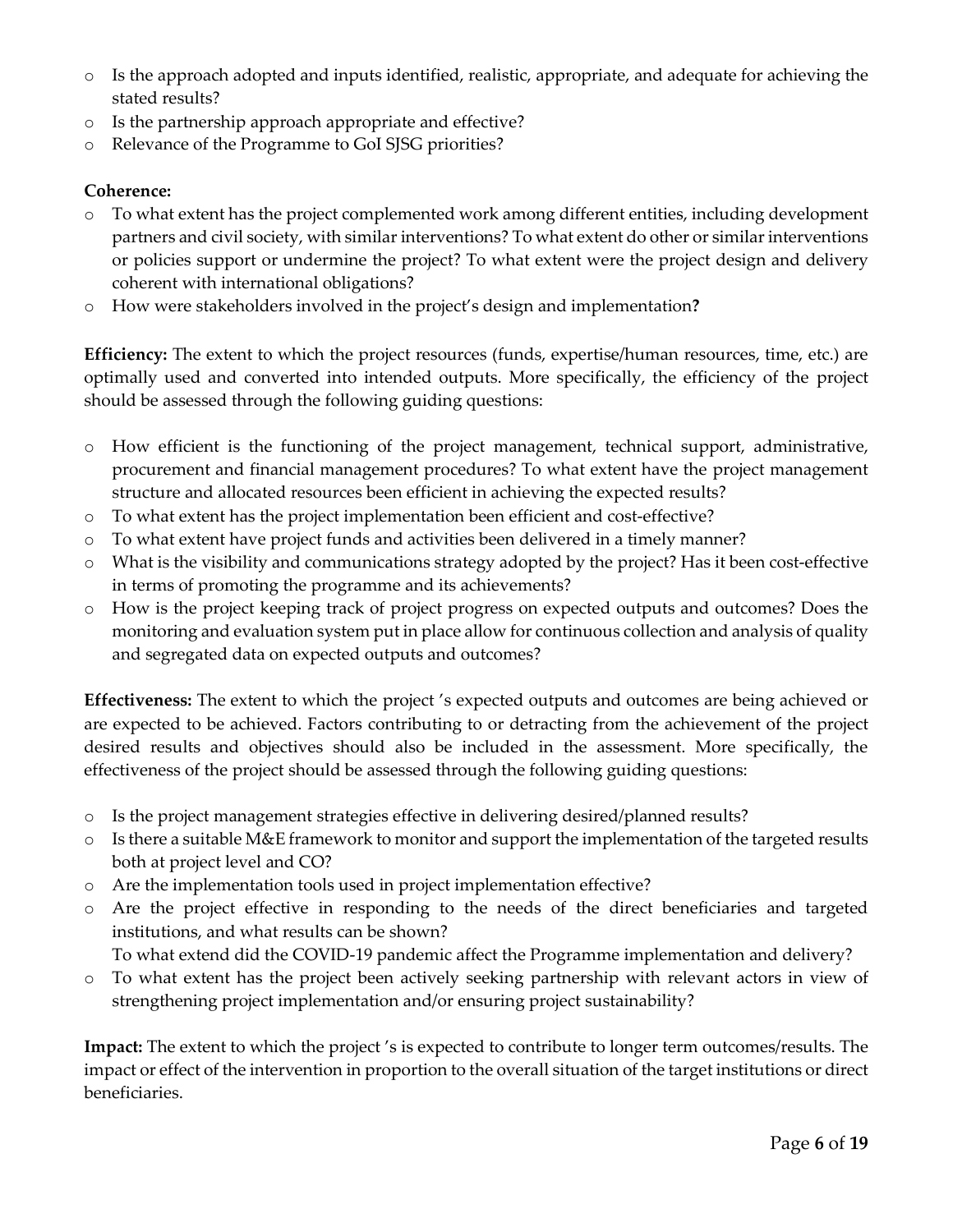- o Does the overall project intervention contribute to longer-term outcomes/results?
- o What is the impact or effect of the intervention in proportion to the overall situation of the target institutions and direct beneficiaries?

**Sustainability:** Analysing whether benefits of the project are likely to continue after the project cycle.

- o To what extent are the benefits of the project likely to be sustained after the completion of the overall project cycle?
- o What is the likelihood of continuation and sustainability of the project outcome and benefits after completing the project?
- o How effective are the exit strategies, and approaches to phase out of the project, including contributing factors and constraints?
- o What are the key factors that will require attention to improve prospects of sustainability of the project outcome and the potential for replication of the approach?
- o How are capacities strengthened and sustained at the individual and institutional level (including contributing factors and constraints)?
- o Describe the main lessons that have emerged
- o To what extent are lessons learned being documented by the project team and shared with appropriate parties who could learn from the project?

#### **Inclusion and Intersectionality:**

The extent to which the project has endeavored to reflect gender mainstreaming for equality and inclusion of all diverse groups to "leave no one behind" through a human rights-based approach. The extent to which the project was able to apply an intersectional lens.

#### **Human Rights:**

- o To what extent have groups with diverse identities i.e., persons with differing characteristics based on their socio – economic class, political ideology, religious identity / ethnicity, physical ability, and other disadvantaged and marginalised groups been considered during the design, implementation and monitoring phase?
- o To what extent has the project promoted a rights-based approach for all groups of persons and specially to promote international laws and commitments made by the country?
- o What are the avenues for improvements in promoting human rights standards across the project?.

#### **Gender**

- o To what extent has gender been mainstreamed, in addition to sufficient consideration provided for its intersectional effects within the design, implementation and monitoring of the project?
- o Is the gender marker assigned to this project representative of reality?
- o To what extent has the project promoted positive changes in gender equality and advanced the empowerment of women? Were there any unintended effects and what were its impact on the project and the community of engagement?
- o Were sufficient resources made available for gender mainstreaming?
- o What are the avenues for improvement in considerations for gender and its intersectional effects across the project?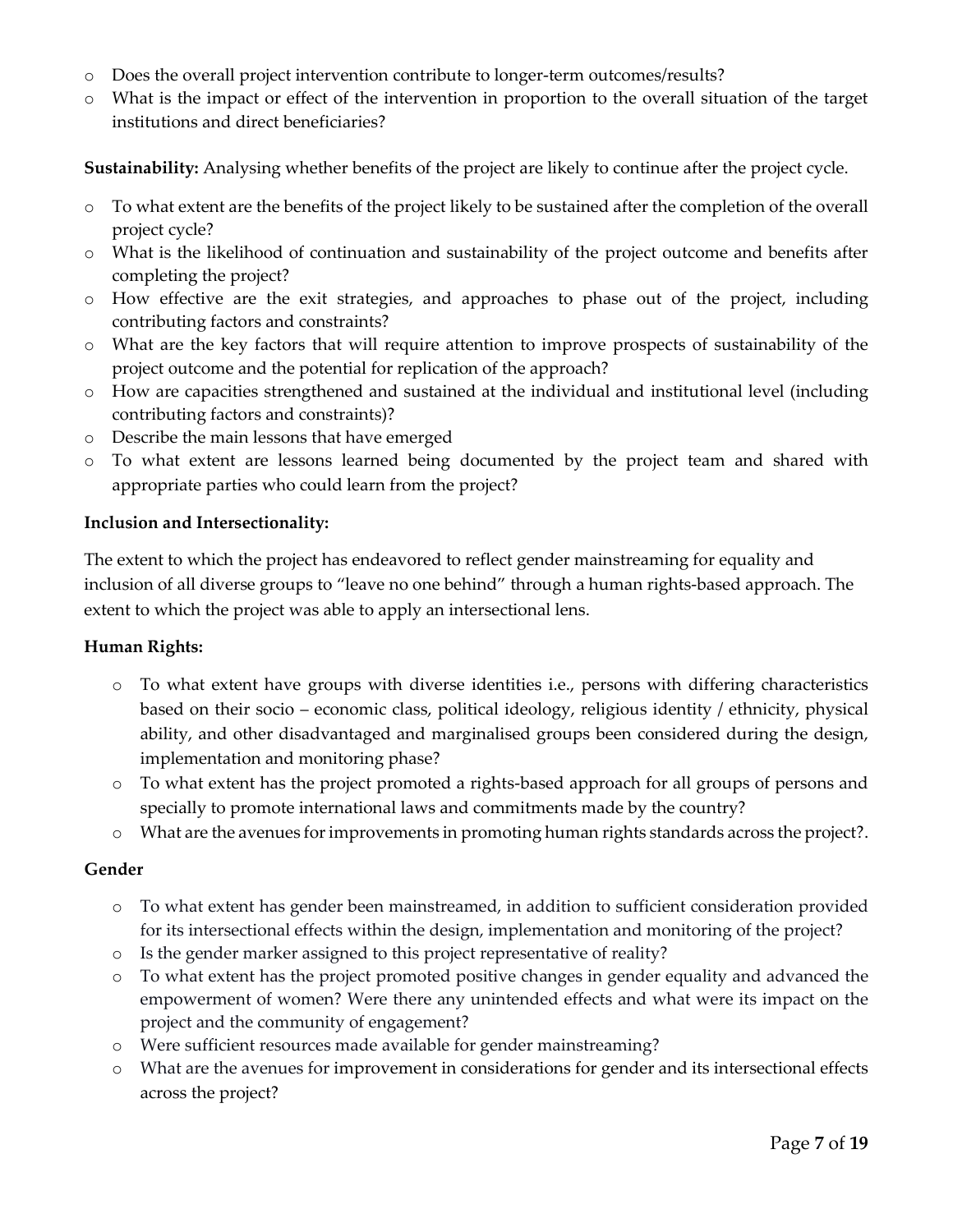## **Disability**

- Were persons with disabilities consulted and meaningfully involved in project planning and delivery?
- o What proportion of the beneficiaries of a project were persons with disabilities?
- o What barriers did persons with disabilities face during the project delivery?
- o Was a twin-track approach adopted?<sup>2</sup>.
- o

## **4. Methodology**

The evaluation will be carried out in accordance with UNDP evaluation guidelines and policies, including Evaluation guidelines during COVID-19, United Nations Group Evaluation Norms and Ethical Standards; OECD/DAC evaluation principles and guidelines and DAC Evaluation Quality Standards.

The project evaluation methodology will include the following data collection tools:

- o Desk review of relevant project documents
- o One- to-one interviews with Government and civil society partner institutions / beneficiary population, who are directly engage in the project implementation
- o Discussions with UNDP CO senior management and relevant project staff
- o Consultations with donors / international partners
- o Consultations with relevant government representatives/implementing partners involved in the project both at national and provincial levels.

If COVID-19 health pandemic related international travel restrictions and related containment measures are relaxed, field visits to selected Project sites and institutions will be carried out. All field-related work and relevant logistical arrangements should be made by the Consultant and are under his/her responsibility. Assistance will be provided by the Project Management Specialist, SSR/RoL, in identifying key stakeholders and in facilitating the schedule of interviews, focus groups and site visits, when and where required. Alternatively, If COVID-19 health pandemic related international travel restrictions and related containment measures are not relaxed, the field mission will only be limited to Baghdad based interviews with rest of the interviews conducted using virtual modalities.

Data from the evaluation will be triangulated to appraise and conclude findings. The Consultant will be assisted by the UNDP Project Management Specialist- SSR/RoL as needed and work under the overall guidance and oversight of the UNDP Head of Governance Pillar Manager.

All analysis must be based on observed facts, evidence, and data. Findings should be specific and concise and supported by information that is reliable and valid. Cross-cutting issues and the SDGs should be

<sup>&</sup>lt;sup>2</sup> The twin-track approach combines mainstream programmes and projects that are inclusive of persons with disabilities as well as programmes and projects that are targeted towards persons with disabilities. It is an essential element of any strategy that seeks to mainstream disability inclusion successfully. Also, see chapter 9 of the Technical Notes. Entity Accountability Framework. UN Disability and Inclusion Strategy: <https://www.un.org/en/disabilitystrategy/resources>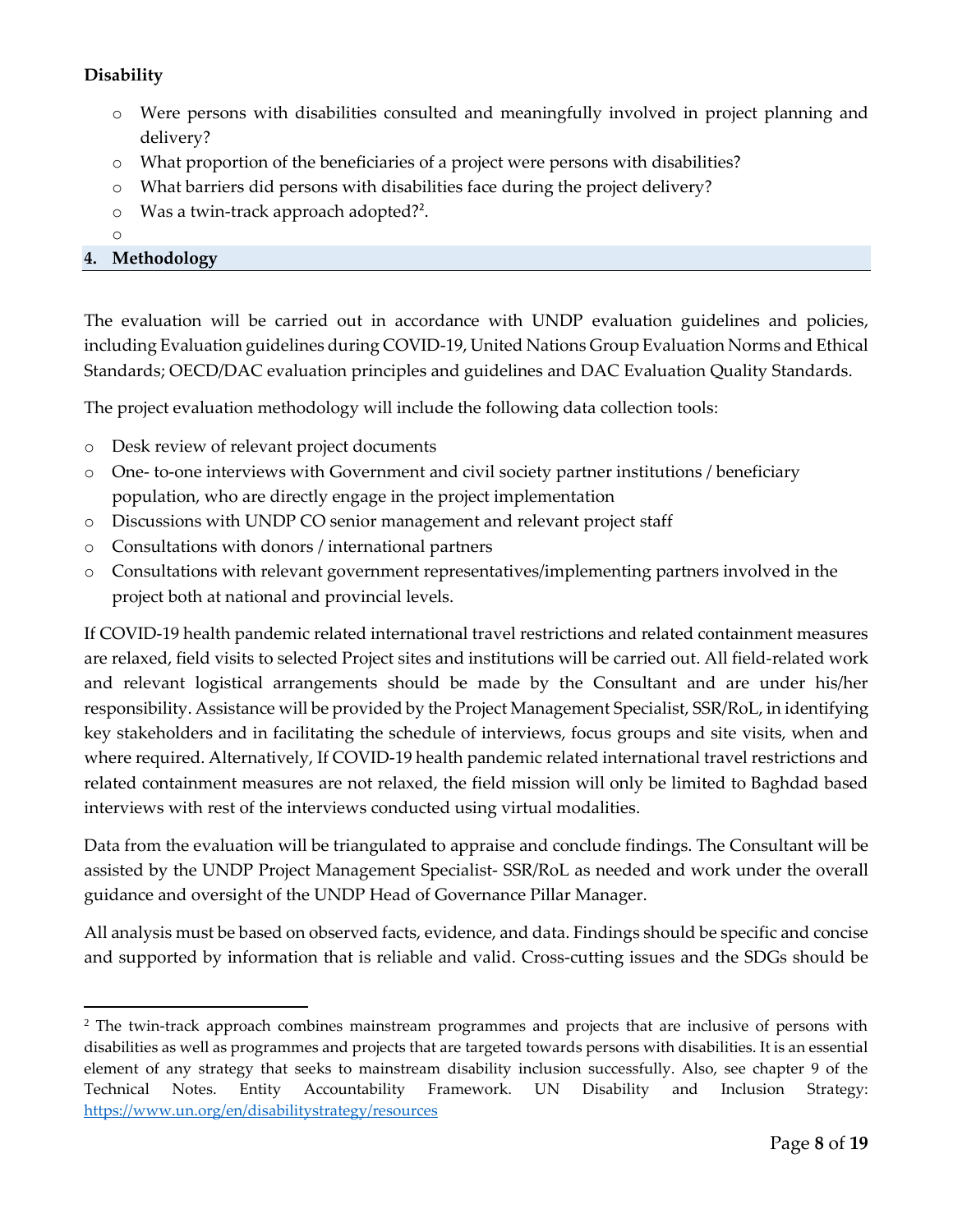integrated into the final evaluation report. The final methodological approach, including interview schedule, field visits and data to be used in the evaluation should be clearly outlined in the inception report and fully discussed and agreed between UNDP, key stakeholders and the evaluators.

#### **5. Evaluation Products (Key deliverables)**

The Consultant is expected to deliver the following outputs/ deliverables.

- o **Inception Report and presentation**: Based on the terms of reference (TOR) and initial debriefing with the UNDP team, as well as the desk review outcomes, the Consultant is expected to develop an inception report. This report should detail out the *evaluator's understanding of what is being evaluated and why*, the *evaluation methodology* that describes data collection methods and sampling plan, together with the rationale for their selection and limitations. The report should also include an *evaluation matrix* identifying the key evaluation questions and how they will be answered by the selected methods. Annexed *workplan* should include detailed schedule and resource requirements tied to evaluation activities and milestone deliverables. The presentation of the inception report will be an opportunity, for both the Consultant and UNDP, for discussion and clarification.
- o **Debriefing** after completion of the fieldwork.
- o **Draft Evaluation Report (max 40 pages including Executive Summary)** to be submitted to UNDP for review; UNDP will provide a combined set of comments, **using Evaluation Report Audit Trail**, to the evaluator to address the content required (as agreed in the inception report) and quality criteria as outlined in the UNDP evaluation guidelines.
- o **A presentation** will be delivered to the UNDP Team on the draft evaluation report outlining the following key aspects: (i) overall evaluation findings and in-depth analysis relating to each output. Thereafter, feedback received from the presentation of this draft evaluation report should be considered when preparing the final report. The evaluator should produce an audit trail indicating whether and how each comment received was addressed in revisions to the Final Report.
- o **Final Evaluation Report** (guided by the minimum requirements for a UNDP Evaluation Report /UNDP Outline of the evaluation report format (see annex 6) should be submitted to UNDP
- o **Brief summary report** (within 5 pages) linking the final evaluation findings to the CPD Outcome 3.1 focusing on Governance, to be submitted before the expiry of the contract.

It should be noted that the above list of deliverables, together with the implementation time-frame (see section 8) might be subject to review and revision by UNDP in discussion with the Consultant in the event of unexpected changes to the context/ working environment in Iraq during the consultancy period. Standard templates that need to be followed are provided in the Annexes section. It is expected that the Consultant will follow the UNDP evaluation guidelines and UNEG quality checklist and ensure all the quality criteria are met in the evaluation report.

In line with the UNDP's financial regulations, when determined by the Country Office and/or the Consultant that a deliverable or service cannot be satisfactorily completed due to the impact of COVID-19 and limitations to the evaluation, that deliverable or service will not be paid. Additionally, due to the current COVID-19 situation and its implications, a partial payment may be considered if the Consultant invested time towards the deliverable but was unable to complete it, due to circumstances beyond his/her control.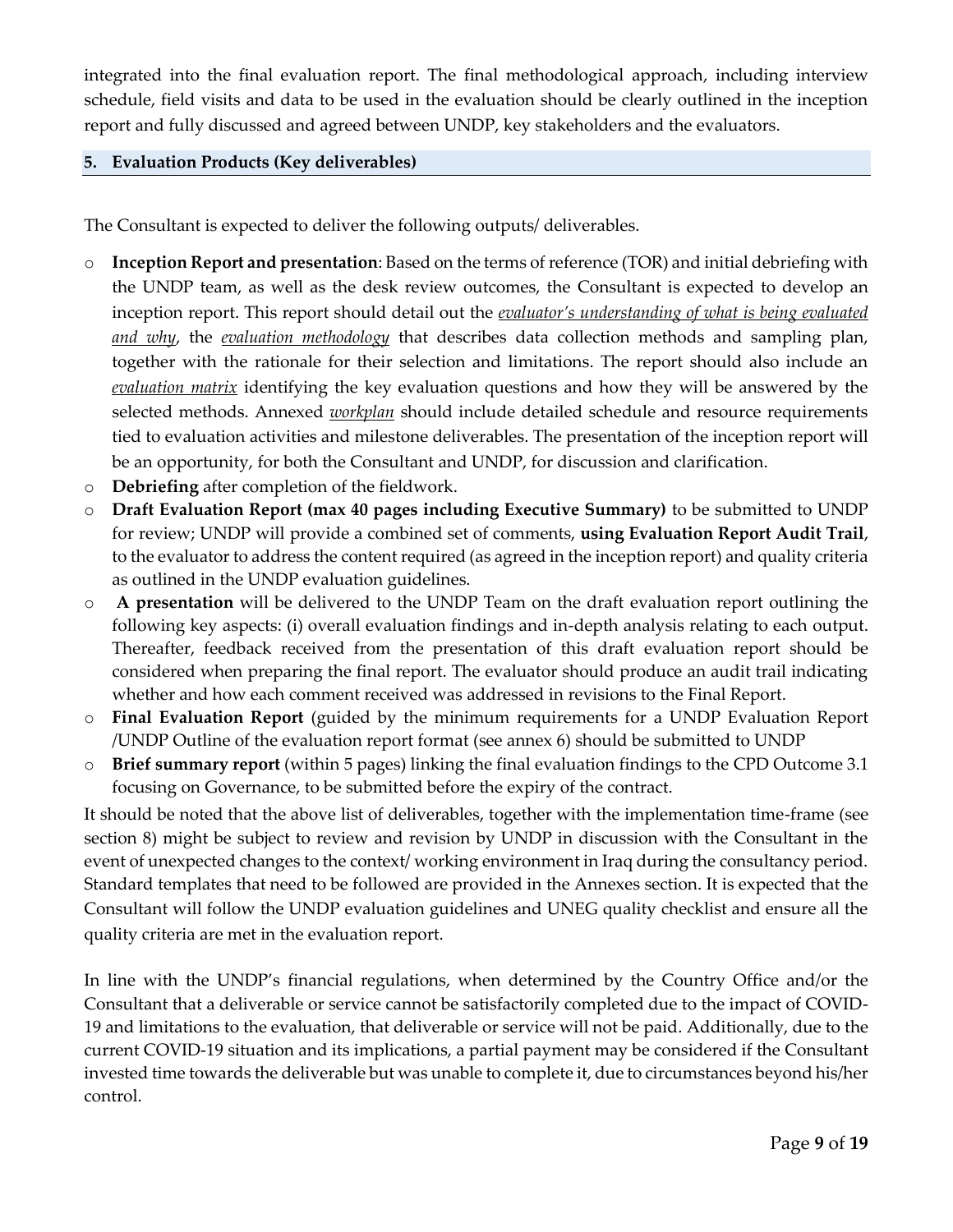#### **6. Evaluation ethics**

"This evaluation will be conducted in accordance with the principles outlined in the UNEG 'Ethical Guidelines for Evaluation'.<sup>3</sup> The Consultant must safeguard the rights and confidentiality of information providers, interviewees, and stakeholders through measures to ensure compliance with legal and other relevant codes governing the collection of data and reporting on data. The Consultant must also ensure security of collected information before and after the evaluation and protocols to ensure anonymity and confidentiality of sources of information where that is expected. The information knowledge and data gathered in the evaluation process must also be solely used for the evaluation and not for other uses with the express authorisation of UNDP and partners."

#### **7. Management and implementation arrangements**

The Project evaluation is commissioned by UNDP Iraq's Governance Pillar. The main UNDP Focal Point will be the UNDP Head of Governance Pillar supported by Project Management Specialist (PMS), SSR/RoL. Together the Governance Pillar and SSR/RoL Project teams will serve as the focal points for providing both substantive and logistical support to the Consultant. Assistance will be provided by the Head of Governance Pillar and PMS, SSR /RoL to make any refinements to the work plan of the selected Consultant (i.e., key interview partners; organise meetings; and conduct field visits (if necessary and if the security situation permits).

This TOR shall be the basis upon which compliance with assignment requirements and overall quality of services provided by the Consultant will be assessed by UNDP.

As part of the assignment:

- o UNDP will provide office space with access to the internet and printer when in Baghdad, Iraq.
- o UNDP will provide the following list of additional documents to the selected Consultant
	- o Donor Reports
	- o Relevant Financial Information
	- o Contact Details of Stakeholders and Partners
	- o Programme Beneficiary Details
	- o Risk Analyses and Lessons Learned Logs
	- o Other relevant project documents
- o The Evaluation Consultant is expected to
	- o Have/bring their laptops and other relevant software/equipment.
	- o Use their own mobile and personal email address during the consultancy period, including when in-country.
	- o Make their own travel arrangements to fly to Baghdad, Iraq.
	- o Make necessary arrangements for translations during interviews/focus group discussions/consultations. Therefore, the Consultant is encouraged to have at least 1 Arabic language speaker.

<sup>&</sup>lt;sup>3</sup> UNEG, 'Ethical Guidelines for Evaluation, updated June 2020: <http://www.unevaluation.org/document/detail/2866>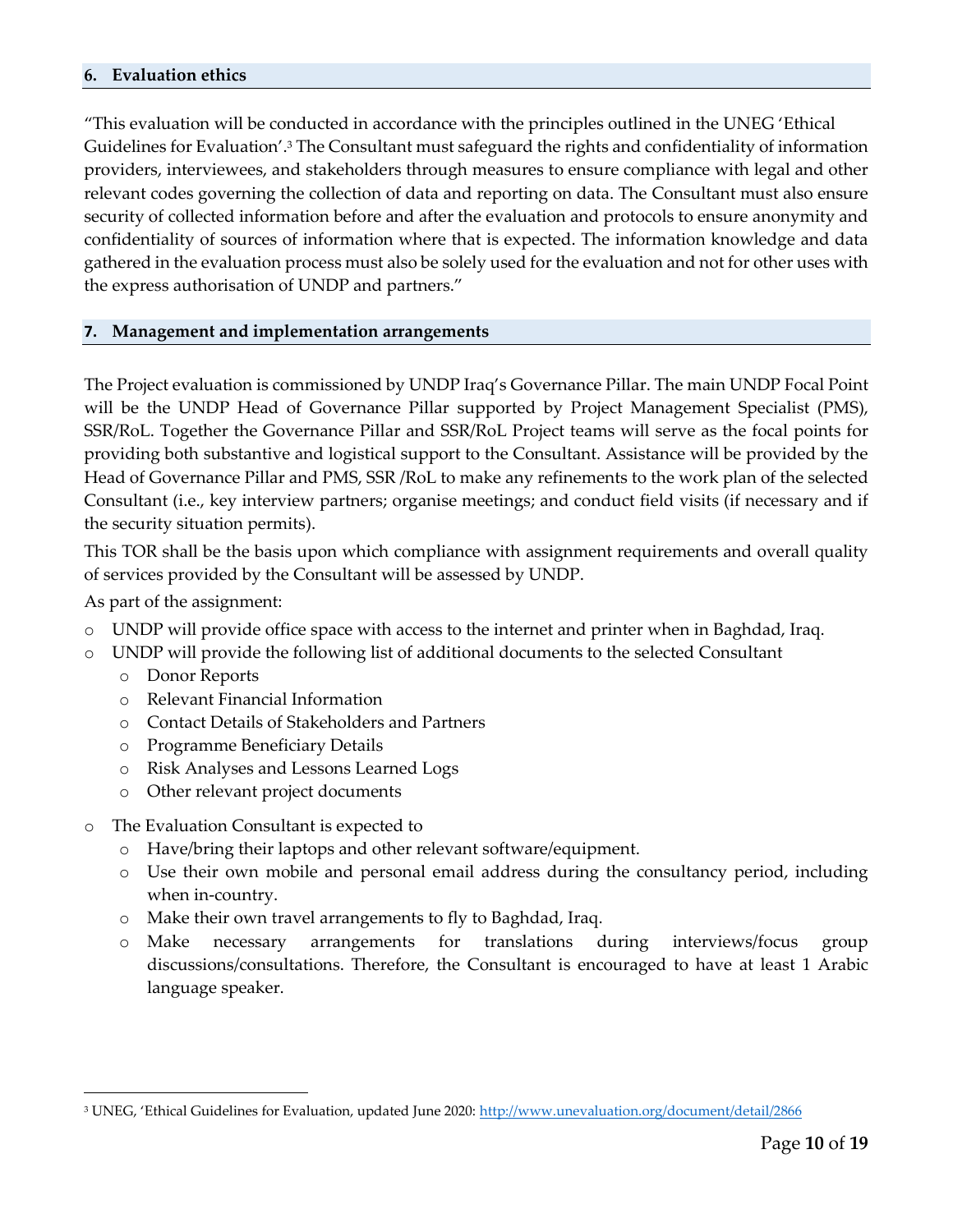The detailed evaluation workplan will be agreed upon between the UNDP and the selected Consultant. The Programme evaluation will take place over a period 50 working days between **1 September to 30 November 2021**, including a combination of home-based work and one (1) in-country visit, which includes travel to Project implementation locations in Baghdad, Anbar, Ninewah, and Basra. The security situation in each location will be reviewed prior to the rollout of the final field visit plan. The assignment and final deliverable are expected to be completed no later than **30 November 2021**, with the detail as described in the below table.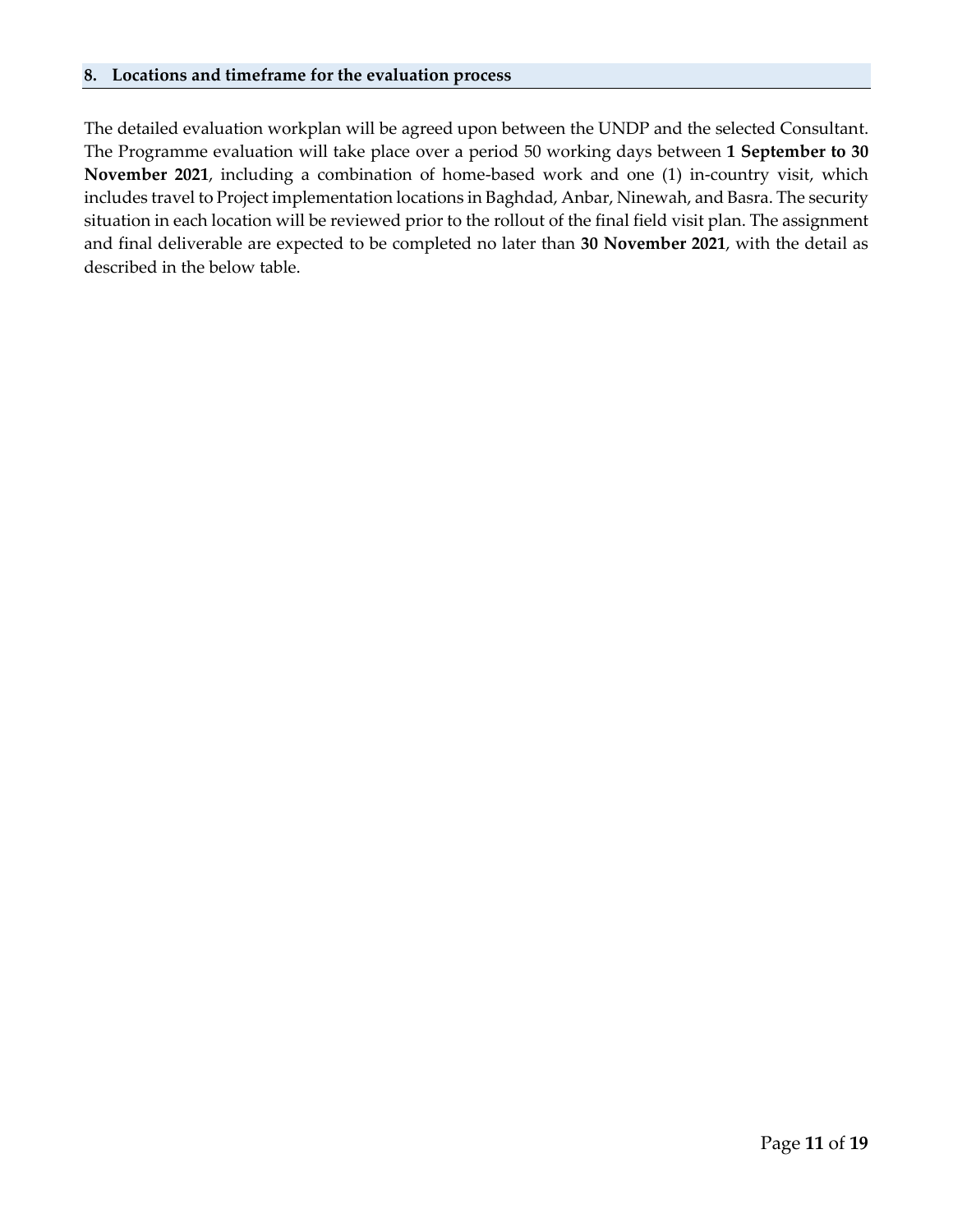| <b>ACTIVITY</b>                                                                                                                                                  | <b>ESTIMATED#</b><br><b>OF DAYS</b> | <b>DATE OF COMPLETION</b>                                                                                                   | <b>PLACE</b>                                   | <b>RESPONSIB</b><br><b>LE PARTY</b> |
|------------------------------------------------------------------------------------------------------------------------------------------------------------------|-------------------------------------|-----------------------------------------------------------------------------------------------------------------------------|------------------------------------------------|-------------------------------------|
| Meeting briefing with UNDP (pillar and project heads and<br>staff as needed)                                                                                     | $1$ day -                           | At the time of contract signing-16 September 2021                                                                           | Home-based &<br><b>UNDP CO(online)</b>         | Consultant<br><b>UNDP</b> Team      |
| Sharing of the relevant documentation with the Consultant                                                                                                        | $\overline{\phantom{a}}$            | At the time of contract signing -17 September 2021                                                                          | Via email                                      | <b>UNDP</b> Team                    |
| Desk review, evaluation design, methodology and updated<br>workplan including the list of stakeholders to be interviewed                                         | 5 days                              | Within five days of contract signing- 24 September<br>2021                                                                  | Home-based                                     | Consultant                          |
| Submission of the inception report (15 pages maximum)                                                                                                            |                                     | Within five days of contract signing- 24 September<br>2021                                                                  | Home-based                                     | Consultant                          |
| Deliverable 1: Comments and approval of inception report and<br>presentation of inception report                                                                 |                                     | Within three days of submission of the inception<br>report-27 September 2021                                                | <b>UNDP Country</b><br>Office                  | Consultant<br><b>UNDP</b> Team      |
| Consultations and field visits, in-depth on-line and in- person<br>interviews and focus groups                                                                   | 25 days                             | Between 5 October and 14 November (field visits<br>between 30 October - 13 November)                                        | In country and<br>home based (field<br>visits) | Consultant                          |
| Deliverable 2: Debriefing to UNDP                                                                                                                                | 1 day                               | 11 or 12 November 2021                                                                                                      | In country                                     | Consultant                          |
| Preparation of draft evaluation report (50 pages maximum<br>excluding annexes), executive summary (5 pages)                                                      | 10 days                             | Within one week of the completion of the field<br>mission-19 November 2021                                                  | Home-based                                     | Consultant                          |
| Deliverable 3: Draft evaluation report submission to UNDP                                                                                                        |                                     | 19 November 2021<br>UNDP to review draft evaluation report and<br>provide feedback to the Consultant by 25 November<br>2021 |                                                | Consultant<br><b>UNDP</b> Team      |
| Consolidated UNDP and stakeholder comments to the draft<br>report                                                                                                |                                     | Within one week of submission of the draft<br>evaluation report-25 November 2021                                            | <b>UNDP Country</b><br>Office                  | <b>UNDP</b> Team                    |
| Final debriefing with UNDP (including Senior Management)                                                                                                         | 1 day                               | Within three days of receipt of comments- 28<br>November 2021                                                               | Home-based &<br>UNDP CO (online)               | Consultant<br><b>UNDP</b> Team      |
| Deliverable 4: Final evaluation report incorporating additions<br>and comments provided by UNDP                                                                  | 4 days                              | Within two days of final debriefing- 30 November<br>2021                                                                    | Home-based                                     | Consultant<br><b>UNDP</b> Team      |
| Submission of the brief summary report linking evaluation<br>findings to the UNDP CPD Outcome 3.1, focusing on<br>Governance (5 pages maximum excluding annexes) | 4 days                              | Within two days of final debriefing- 30 November<br>2021                                                                    | Home-based                                     | Consultant                          |
| Deliverable 5: Approval of the brief summary report                                                                                                              |                                     | By the time of contract ending-30 November 2021                                                                             | Home-based &<br>UNDP CO (online)               | <b>UNDP</b> Team                    |
| Estimated total workdays for the evaluation                                                                                                                      | 50 days                             |                                                                                                                             |                                                |                                     |

## **Indicative work plan—timeframe for evaluation deliverables**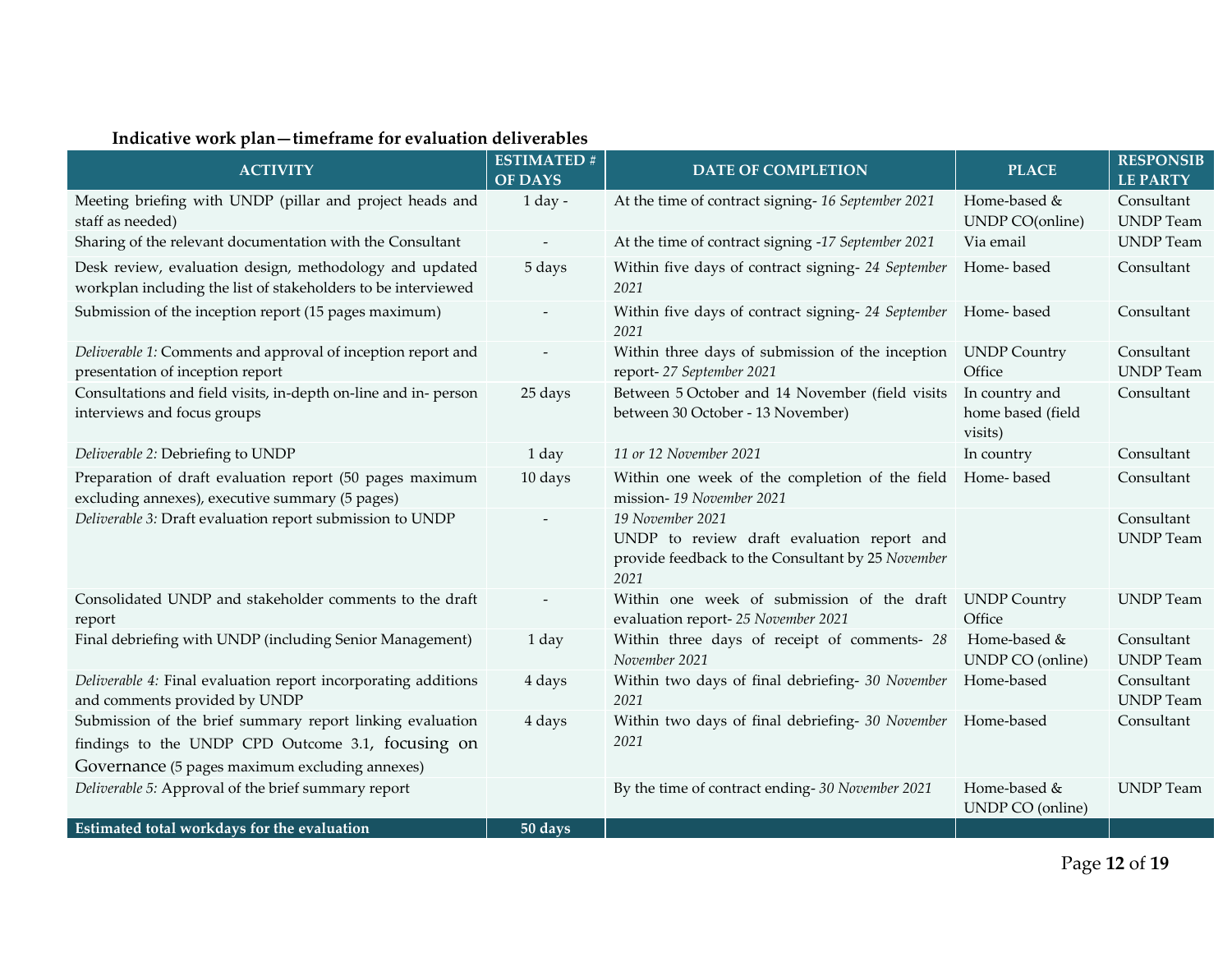#### **9. Indicative payment schedule and modalities**

The Consultant is expected to deliver the following outputs/deliverables. It should be noted that the following list of outputs/ deliverables might be subject to review and revision by UNDP in discussion with the Consultant in the event of unexpected changes to the context/working environment in Baghdad/ Iraq during the consultancy period. Payments will be made upon acceptance and approval by UNDP of the planned deliverables, based on the following tentative payment schedule:

| <b>Terms of Payment</b> | Percentage (%)                                                                                                                                                                                                                                                                                                                                                                                                                                                                                                  |     |
|-------------------------|-----------------------------------------------------------------------------------------------------------------------------------------------------------------------------------------------------------------------------------------------------------------------------------------------------------------------------------------------------------------------------------------------------------------------------------------------------------------------------------------------------------------|-----|
| (i)                     | Upon the satisfactory completion and acceptance of Inception Report<br>and Presentation<br>As part of the final Inception Report it must include as a minimum:<br>Updates to evaluation methodology and work plan<br>$\circ$<br>Final Evaluation report template<br>$\circ$<br>Questionnaires for Focus Group Discussions (FGDs) and Key<br>$\circ$<br>Informant Interviews (KIIs)<br>Sampling methodology and work plan, as applicable<br>$\circ$<br>List of interviewees and desk review documents<br>$\circ$ | 15% |
| (ii)                    | Upon the satisfactory completion of the fieldwork in keeping with<br>the agreed work plan and its debriefing                                                                                                                                                                                                                                                                                                                                                                                                    | 15% |
| (iii)                   | Upon the satisfactory<br>(a) completion of the presentation on the findings that will feature<br>in the Draft report, and<br>(b) submission and acceptance of the draft Evaluation Report                                                                                                                                                                                                                                                                                                                       | 35% |
| (iv)                    | Upon the satisfactory<br>(a) final debriefing addressing comments received on draft<br>Evaluation Report, and<br>(b) submission and acceptance of the final Evaluation Report duly<br>approved by UNDP's Head of Governance Pillar.                                                                                                                                                                                                                                                                             | 25% |
| (v)                     | Upon the submission and acceptance of the summary report (5 pages<br>maximum excluding annexes), linking evaluation findings to the<br>UNDP CPD Governance Outcome 3.1, focusing on Governance, duly<br>approved by UNDP Head of Governance Pillar                                                                                                                                                                                                                                                              | 10% |

## *\*N.B. Travel and accommodation:*

*All envisaged travel costs must be included in the financial proposal. This includes all travel within country or outside duty station/ repatriation travel. In general, UNDP does not accept travel costs exceeding those of an economy class ticket.* 

*In cases where UNDP arranges and provides travel and/or accommodation due to security and other reasons, it should be noted that these costs will be deducted from the payments to the Consultant.* 

*In the case of unforeseeable travel, payment of travel costs including tickets, lodging and terminal expenses should be agreed upon in writing, between UNDP and selected Consultant prior to travel and will be reimbursed.*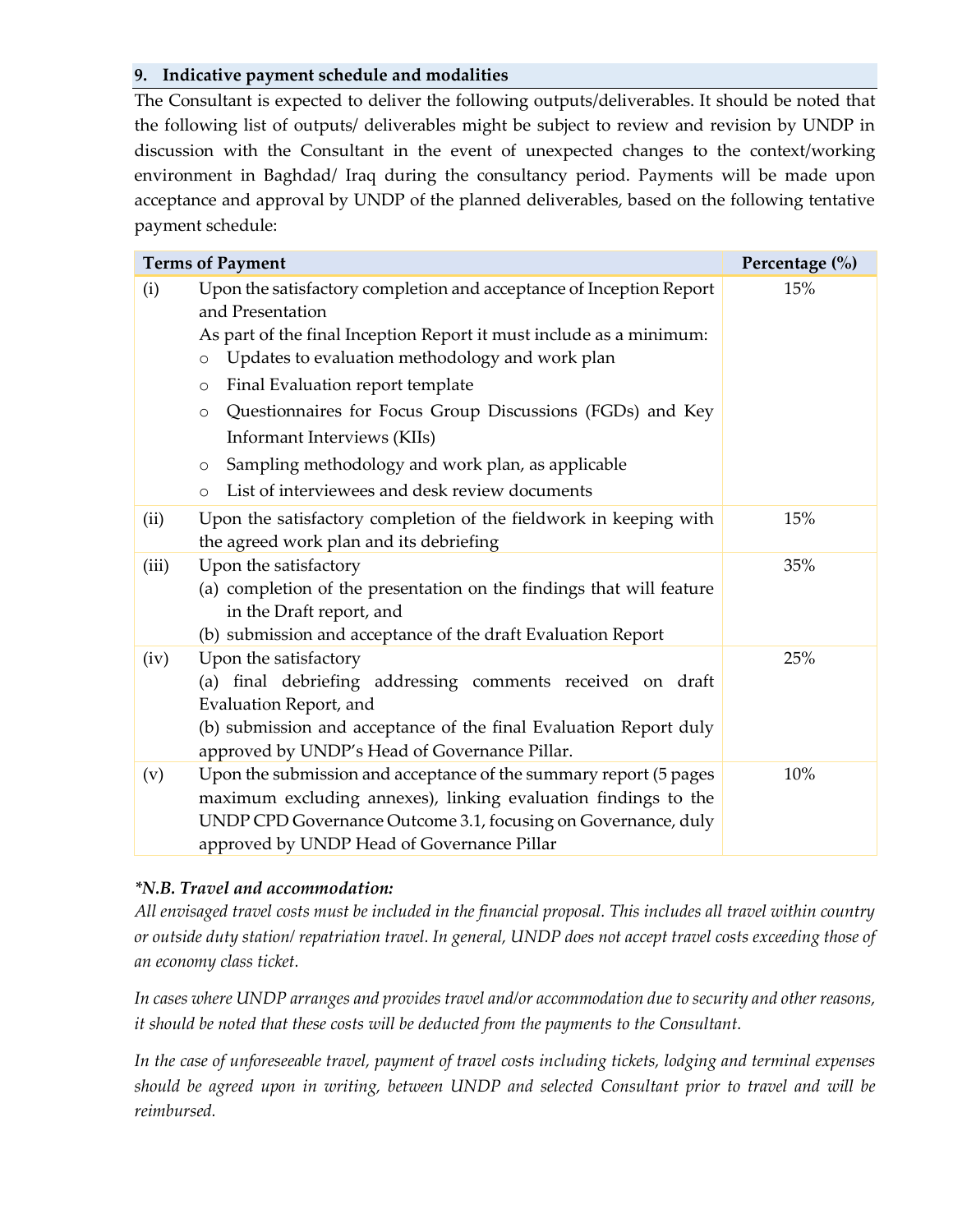#### **10. Evaluation team composition and required competencies**

UNDP seeks to recruit an International Consultant with the following profile. The Consultant must have high levels of relevant technical expertise; rigorous research and drafting skills; and the capacity to conduct an independent and quality evaluation. Qualified female candidates are strongly encouraged to apply.

## **Education**

Minimum of Master's degree in Law, Governance, Development Studies, Monitoring and Evaluation, Project Management, Public Administration, or any other relevant university degree. In addition, the Consultant must possess the following competencies listed below.

## **Work Experience**

- o At least ten (10) years' experience in evaluation of security and justice sector projects / programmes in crisis countries is essential.
- o Previous experience and substantive knowledge on results-based management (RBM) and results-oriented monitoring and evaluation is essential.
- o Excellent knowledge and understanding of security and justice sector project / programme implementation, including field experience is essential.
- o Experience in working with government institutions in post-conflict settings
- o Extensive experience in writing analytical research reports/project/programme evaluation reports is essential.
- o Experience in working for the UN or other international development organisations in an international setting would be an asset.
- o Excellent analytical and problem-solving skills and proven ability to draft recommendations stemming from key findings is essential.
- o Experience in conducting gender-sensitive evaluations for SSR and Rule of Law programmes in conflict and post-conflict countries, is required.
- o Experience of working at the policy level/strategic level is essential.
- o Excellent report writing skills are essential.
- o Experience in the usage of computers and office software packages (MS Word, Excel, etc).

## **Language:**

o Fluency in spoken and written English with good report writing skills is essential. Samples of previously written work may be required. Additionally, fluency in spoken Arabic will be considered as an added advantage.

## **Corporate Competencies**

- o Demonstrates commitment to the UN's values and ethical standards.
- o Promotes the mission, vision and strategic goals of UNDP.
- o Displays cultural, gender, religion, race, nationality and age sensitivity and adaptability.
- o Treats all people fairly and with impartiality.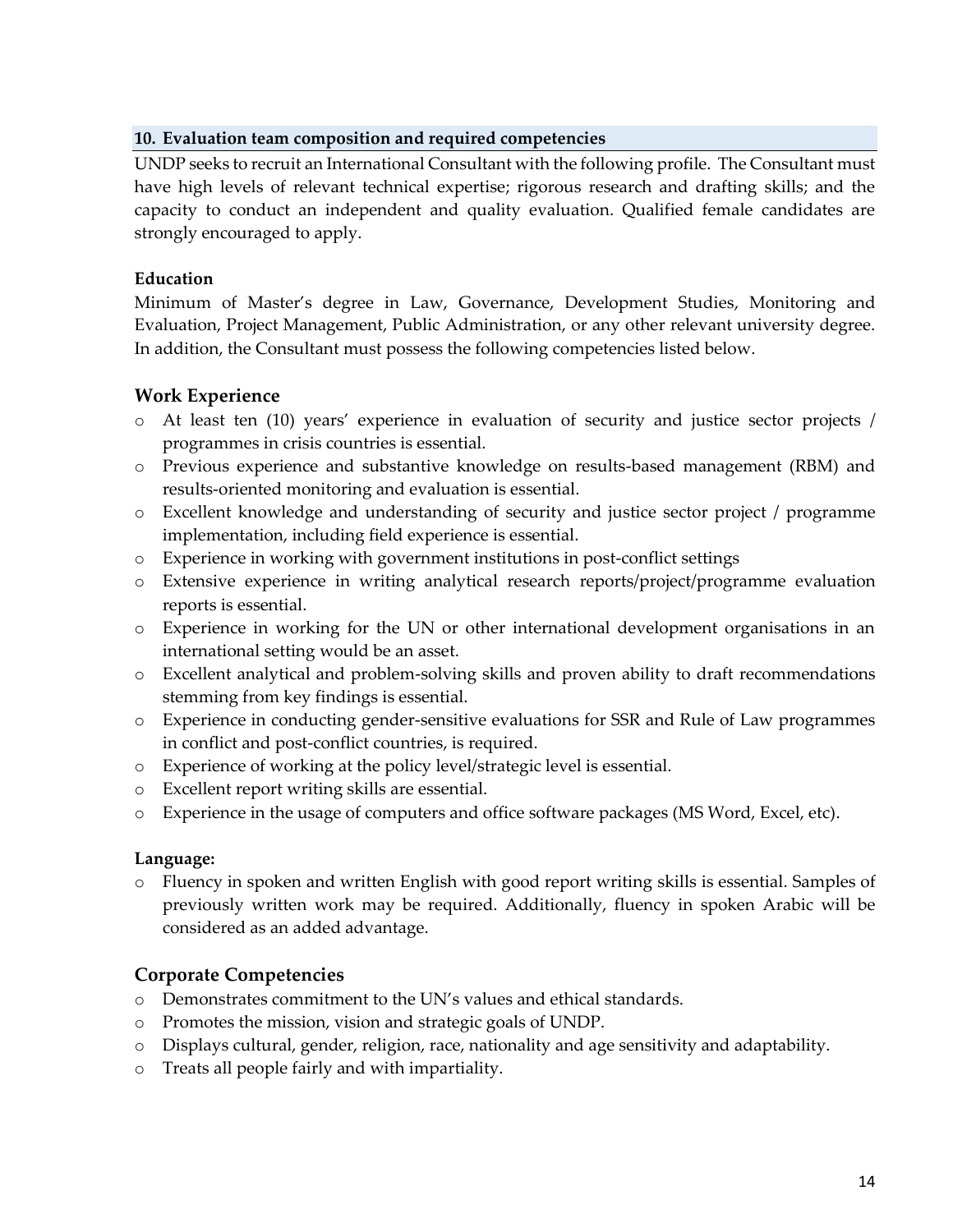## **Functional Competencies**

- o Consistently approaches work with energy and a positive, constructive attitude.
- o Ability to work under pressure and to meet deadlines.
- o Demonstrates excellent oral and written communication skills.
- o Demonstrates openness to change and ability to manage complexities.
- o Self-reliant and able to work as a part of a multi-cultural team in a stressful.
- o Shows pride in work and in achievements; is conscientious and efficient in meeting commitments; observing deadlines and achieving results; is motivated by professional rather than personal concerns; shows persistence when faced with difficult problems or challenges and, remains calm in stressful situations.
- o Speaks and writes clearly and effectively; listens to others, correctly interprets messages from others and, responds appropriately; asks questions to clarify and, exhibits interest in having two-way communication; tailors language, tone, style and, format to match the audience and, demonstrates openness in sharing information and, keeping people informed.
- o Identifies priority activities and assignments; allocates appropriate amount of time and resources for completing work; foresees risks and allows for contingencies when planning; monitors and adjusts plans and actions as necessary and, uses time efficiently.
- o Considers all those to whom services are provided to be "clients" and seeks to see things from clients' point of view; establishes and maintains productive partnerships with clients by gaining their trust and respect and, meets timeline for delivery of product or services to client.
- o Works collaboratively with colleagues to achieve organisational goals; builds consensus for task purpose and direction with team members and, supports and acts in accordance with final group decisions, even when such decisions may not entirely reflect own position.
- o Keeps abreast of available technology, actively seeks to apply technology to appropriate tasks and, shows willingness to learn new technology.

## **11. Application submission process and criteria for selection:**

## **Application Process**

Interested qualified and experienced individual consultants must submit the following documents/information to demonstrate their qualifications and interest:

- 1. Letter of Confirmation of interest and availability using the template provided by UNDP; please see attached template.
- 2. Most Updated Personal detailed CV including past experience in similar assignment and at least 3 references.
- 3. UN P11 Form ("CV Form")
- 4. A detailed methodology on how the candidate will approach and conduct the work and
- 5. Two samples of evaluation reports done/authored within the past two years.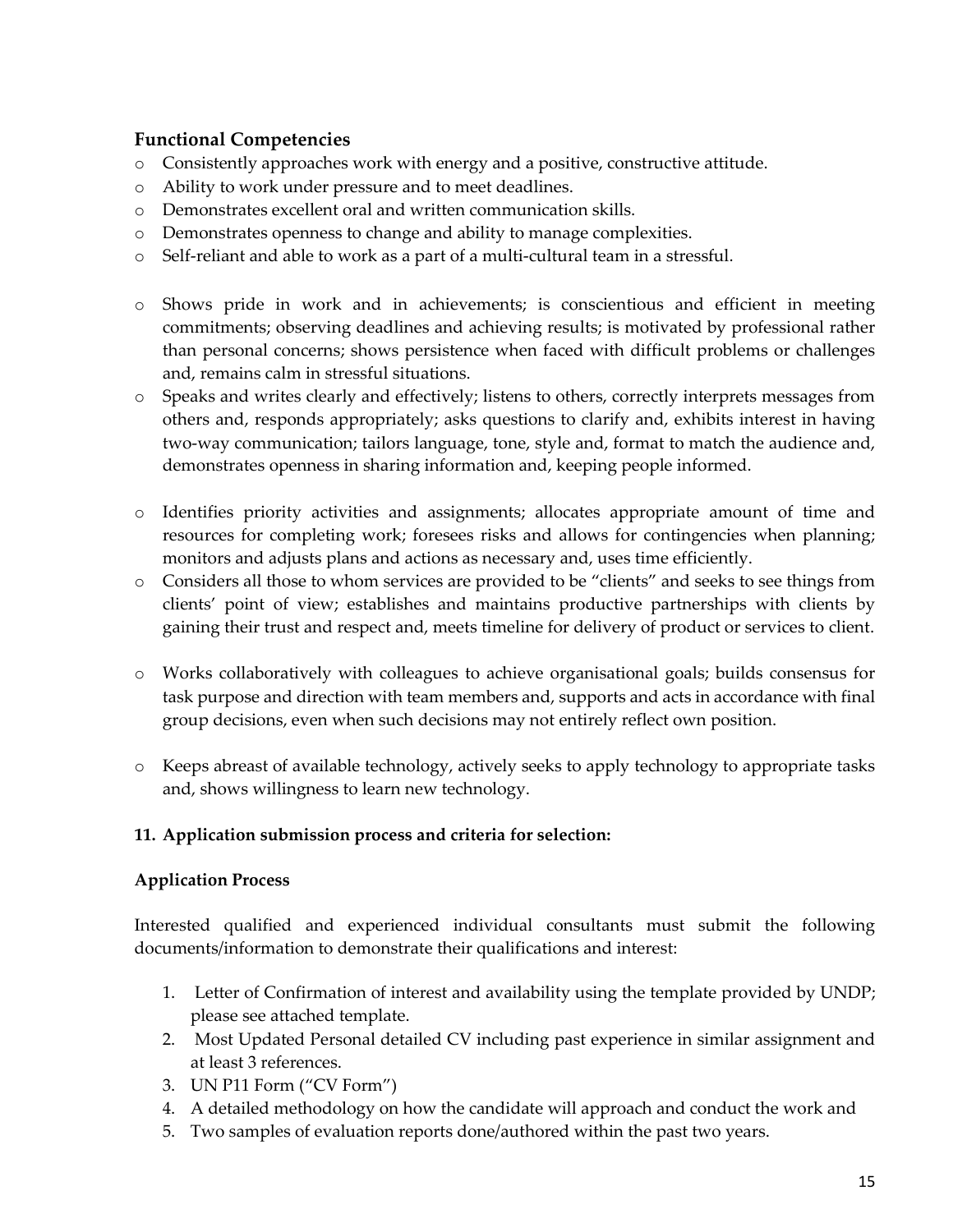**Note:** Applicants must not have worked in the design or implementation of this project or in an advisory capacity for any of the interventions, directly as consultants or through service providers.

Submitted proposals will be assessed using Cumulative Analysis Method. The proposals will be weighed according to the technical proposal (carrying 70%) and financial proposal (carrying 30%). Technical proposals should obtain a minimum of 70 points to qualify and to be considered. Financial proposals will be opened only for those application that obtained 70 or above in the technical proposal. Below are the criteria and points for technical and financial proposals.

|                                                               |                          | <b>Evaluation Criteria</b>                                        | Max. Point 100 Weight |     |  |
|---------------------------------------------------------------|--------------------------|-------------------------------------------------------------------|-----------------------|-----|--|
|                                                               |                          | Criteria A: relevance and responsiveness of candidate's past      |                       |     |  |
|                                                               |                          | experience, Qualification based on submitted documents:           |                       |     |  |
|                                                               | $\circ$                  | Minimum of Master's degree in Law, Governance,                    |                       |     |  |
|                                                               |                          | Development Studies, Monitoring and Evaluation, Project           |                       |     |  |
|                                                               |                          | Management, Public Administration, or any other relevant          |                       |     |  |
|                                                               |                          | university degree. In addition, the Consultant must possess       |                       |     |  |
|                                                               |                          | the following competencies listed below. (10 points)              |                       |     |  |
|                                                               | $\circ$                  | At least 10 years' experience in evaluation of security and       |                       |     |  |
|                                                               |                          | justice sector projects/programmes in crisis countries (10        | <b>60 Points</b>      |     |  |
|                                                               |                          | points)                                                           |                       |     |  |
|                                                               | $\circ$                  | Previous experience and substantive knowledge on results-         |                       |     |  |
|                                                               |                          | based management (RBM) and results-oriented monitoring            |                       | 70% |  |
|                                                               |                          | and evaluation (10 points)                                        |                       |     |  |
| <u>Technical</u>                                              |                          | Experience of working with government institutions in post-       |                       |     |  |
|                                                               |                          | conflict settings (10 points)                                     |                       |     |  |
|                                                               | $\circ$                  | Experience of working at the policy level/strategic level (10     |                       |     |  |
|                                                               |                          | points)                                                           |                       |     |  |
|                                                               | $\circ$                  | Excellent report writing skills(supported by sample of            |                       |     |  |
|                                                               |                          | evaluation reports) (10 points)                                   |                       |     |  |
|                                                               |                          | Criteria B: relevance and responsiveness of candidate's approach, |                       |     |  |
|                                                               |                          | technical proposal and submitted work plan and Methodologies:     |                       |     |  |
|                                                               |                          | o Time plan, methodology on how the Consultant will conduct       | <b>40 Points</b>      |     |  |
|                                                               |                          | the required tasks (30 points)                                    |                       |     |  |
|                                                               |                          | o Experience in the usage of computers and office software        |                       |     |  |
|                                                               |                          | packages (MS Word, Excel, etc) (10 points)                        |                       |     |  |
| Financial                                                     |                          |                                                                   |                       | 30% |  |
|                                                               | Lowest Offer / Offer*100 |                                                                   |                       |     |  |
|                                                               |                          |                                                                   |                       |     |  |
| Total Score = (Technical Score * 0.7 + Financial Score * 0.3) |                          |                                                                   |                       |     |  |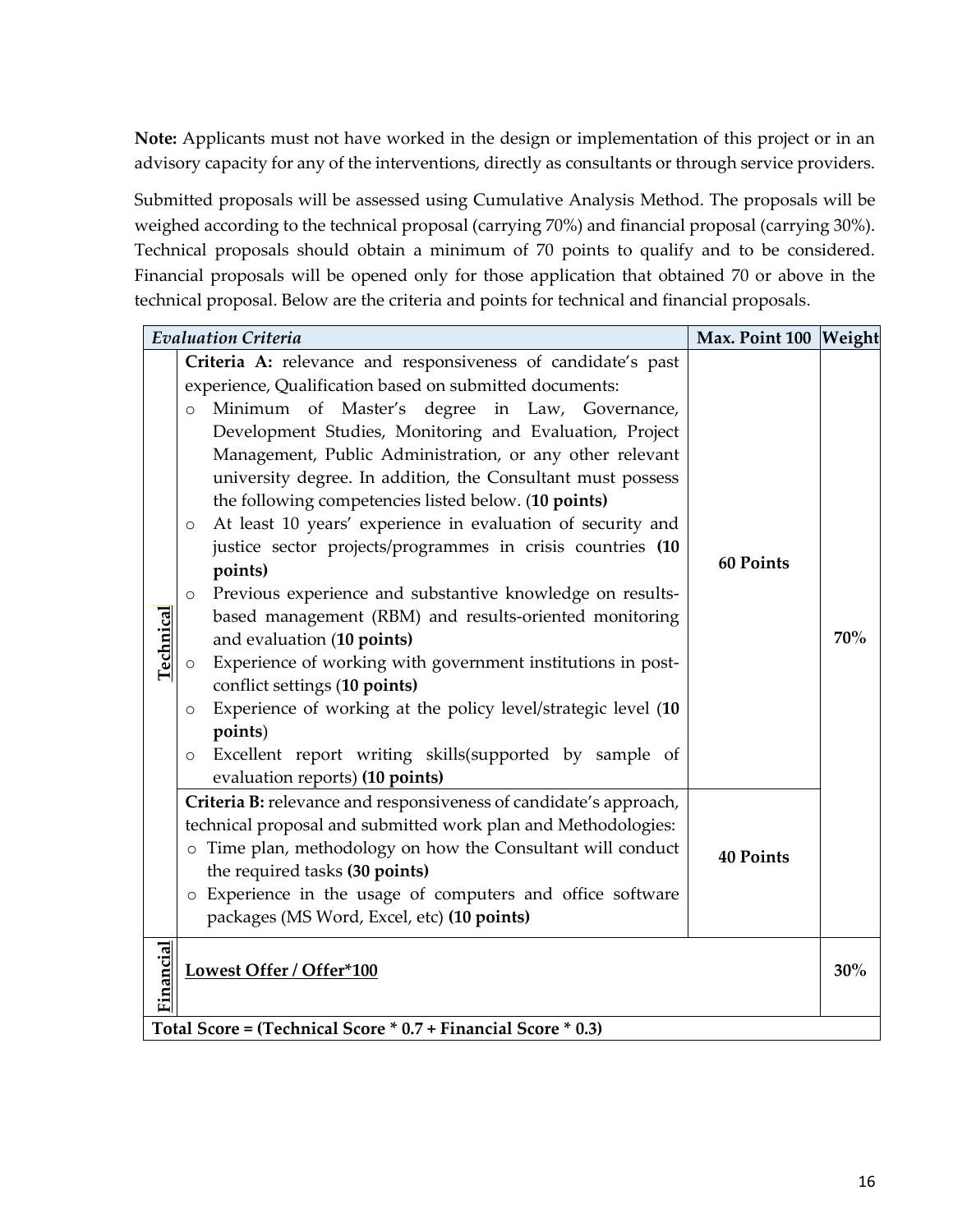| <b>Weight Per Technical Competence</b> |                                                              |  |  |  |  |
|----------------------------------------|--------------------------------------------------------------|--|--|--|--|
|                                        | The individual consultant/contractor has demonstrated an     |  |  |  |  |
| 5 (outstanding): 96% - 100%            | OUTSTANDING capacity for the analysed competence.            |  |  |  |  |
|                                        | The individual consultant/contractor has demonstrated a VERY |  |  |  |  |
| 4 (Very good): 86% - 95%               | GOOD capacity for the analysed competence.                   |  |  |  |  |
|                                        | The individual consultant/contractor has demonstrated a GOOD |  |  |  |  |
| $3$ (Good): $76\%$ - $85\%$            | capacity for the analysed competence.                        |  |  |  |  |
| 2 (Satisfactory): 70% - 75%            | The individual consultant/contractor has demonstrated<br>a   |  |  |  |  |
|                                        | SATISFACTORY capacity for the analysed competence.           |  |  |  |  |
|                                        | The individual consultant/contractor has demonstrated a WEAK |  |  |  |  |
| 1 (Weak): Below 70%                    | capacity for the analysed competence.                        |  |  |  |  |

**Approvals:**

Beamie Moses Seiwoh<br>
Programme Management Specialist<br>
Deputy Resid

Signature: Signature: Signature:

# ToR Prepared by: **Reviewed and approved by:**

**Deputy Resident Representative (Programme)** 

Date: 19 August 2021 **Date: 19 August 2021**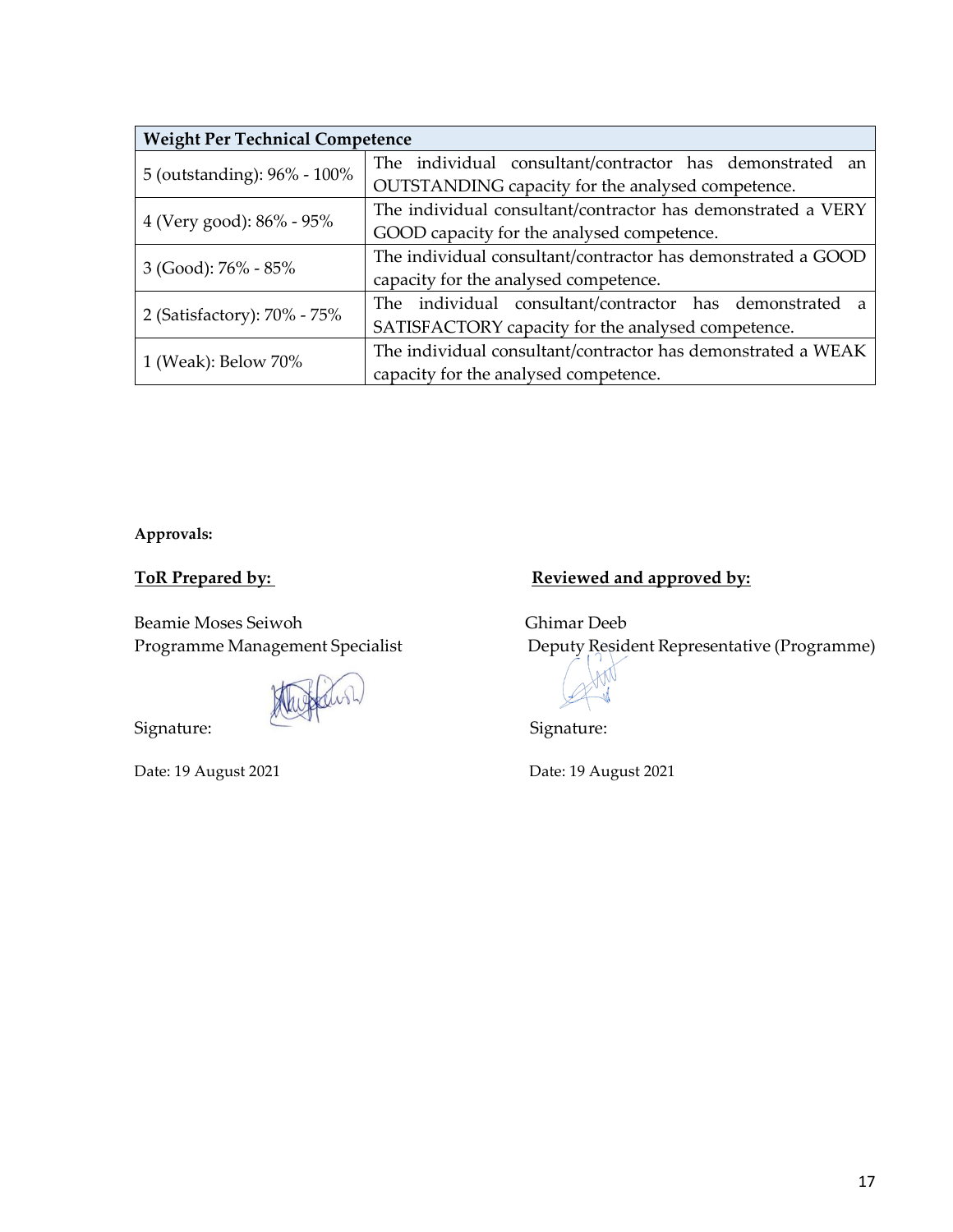#### **12. ToR Annexes**

This section presents additional documents to facilitate the proposal preparation by the Consultant.

**Annex 1:** a) Project Document as last revised in March 2021 – contains the Project 's Results and Resources Framework

 $p_{\text{RF}}$ SSR\_RoL\_REVISED PROJECT DOCUMEN

b) Project Partners & Stakeholders



**Annex 2:** Documents to be consulted

a. UNDP Handbook on Monitoring and Evaluation for development results: <http://web.undp.org/evaluation/handbook/documents/english/pme-handbook.pdf>

b. UNDP Evaluation Guidelines (June 2021):

[http://web.undp.org/evaluation/guideline/documents/PDF/UNDP\\_Evaluation\\_Guidelines.pdf](http://web.undp.org/evaluation/guideline/documents/PDF/UNDP_Evaluation_Guidelines.pdf)

c. UN Ethical Guidelines for Evaluation:

<http://www.unevaluation.org/document/download/547>

d. UNDP Country Programme Document (CPD) 2020-2024: https://www.iq.undp.org/content/iraq/en/home/library/iraq-cpd-2020-2024.html

**Annex 3:** Evaluation matrix (Sample Evaluation Matrix) – to be included in the inception report.

| Table A. Sample of evaluation matrix |            |           |         |               |             |               |  |
|--------------------------------------|------------|-----------|---------|---------------|-------------|---------------|--|
| Relevant                             | <b>Key</b> | Specific  | Data    | Data          | Indicators/ | Data analysis |  |
| evaluation                           | questions  | $sub-$    | sources | collection    | success     | method        |  |
| criteria                             |            | questions |         | methods/tools | standard    |               |  |
|                                      |            |           |         |               |             |               |  |
|                                      |            |           |         |               |             |               |  |

**Annex 4:** Code of conduct forms.



*The Consultant Firm and each member of the Evaluation Team consultant will be requested to read carefully, understand and sign the "UN Code of Conduct."*

**Annex 5:** Suggested minimum content/ guidance on Inception Report Template



Evaluation Inceptior